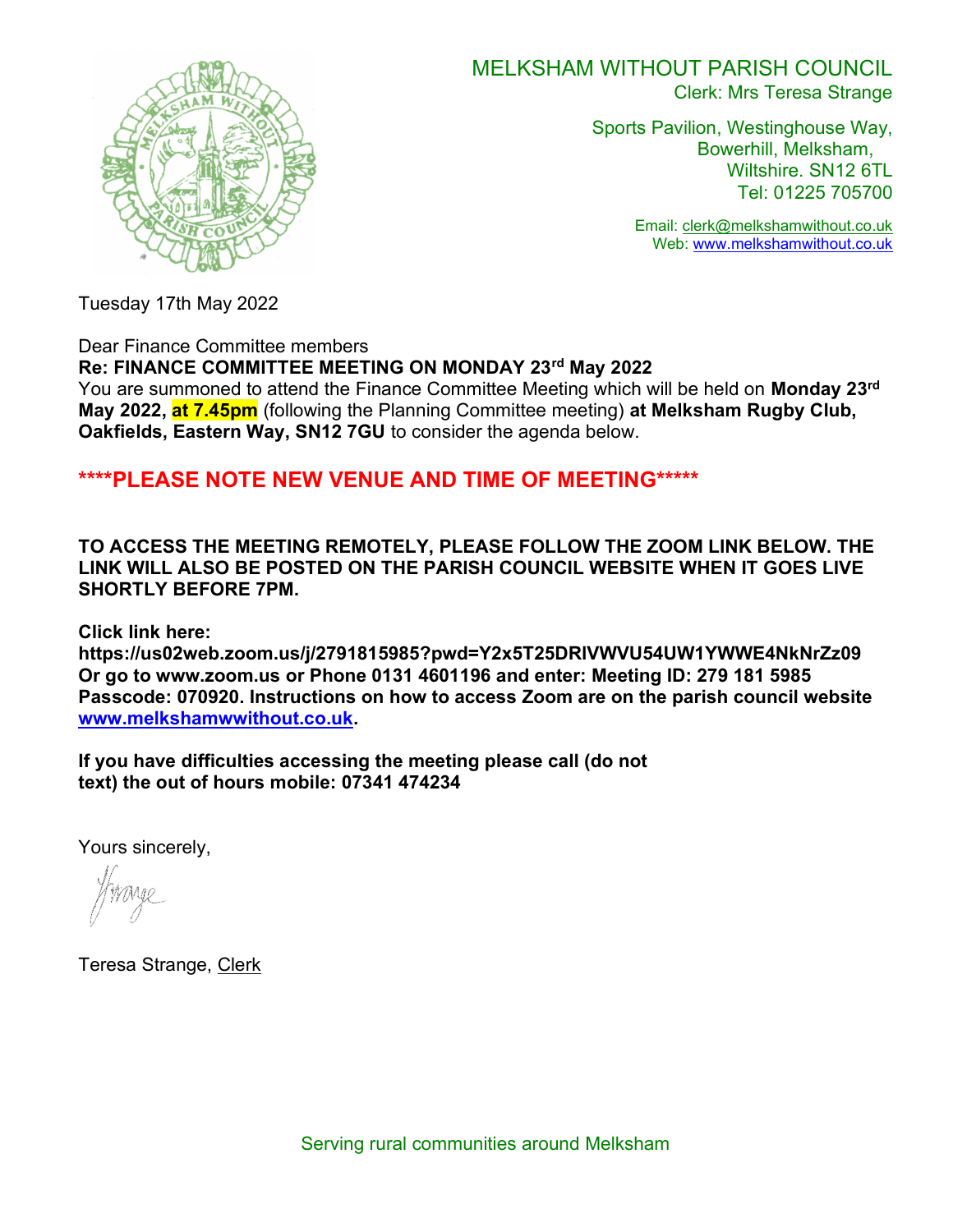# AGENDA

## 1. Welcome, Housekeeping and Apologies

- 2. To elect Chair & Vice Chair of Finance Committee for 2022/23
- 3. To receive Apologies and approval of reasons given.
- 4. a) To receive Declarations of Interest
	- b) To consider for approval any **Dispensation Requests** received by the Clerk and not previously considered.
- 5. Public Participation

## 6. Finance Policies:

- a) To review Finance Regulations
- b) To note Finance Risk Assessment has to be undertaken in each financial year, but as completed in Jan/Feb22 to consider undertaking after office relocation (Autumn) due to change in circumstances
- c) To note NALC Legal Topic Note for Procurement (updated March 2022)
- d) To review model/example Tender instruction document and scoring matrix and to consider adopting
- e) To consider draft Procurement Policy
- f) To review Payment Card Policy (Council receiving Card Payments)
- g) To review Corporate Multi Pay Card Policy (Council making Card Payments)
- h) To review Investment Policy

## 7. Insurance:

- a) To review and approve Insurance Cover for year commencing 1<sup>st</sup> June 2022 (including Cyber Security separate policy)
- b) To consider quotation received for Insurance Cover and appoint provider
- c) To authorise payment for Insurance Cover commencing 1<sup>st</sup> June 2022 (under delegated powers)
- d) To consider and approve Berryfield Village Hall insurance policy in preparation of the scenario of no management committee in place at time of handover (12<sup>th</sup> August)
- 8. To note JPAG (Joint Panel on Accountability and Governance) Practitioners' Guide March 21 for the year ending  $31<sup>st</sup>$  March 22 and the review of the March 22 guide for the year ending 31<sup>st</sup> March 23 and to confirm which one following for 21/22 reporting as both can be followed (relates to 9g asset reporting).

# 9. Statement of Accounts & Accompanying Report 2021/22

- a) To note Finance Working party minutes  $10<sup>th</sup>$  January 2022 (Budget setting) annotated with actual figures for 2021/22
- b) To review Statement of Accounts and Accompanying Report for 2021/22
- c) To review the Bank Reconciliation as at 31st March 2022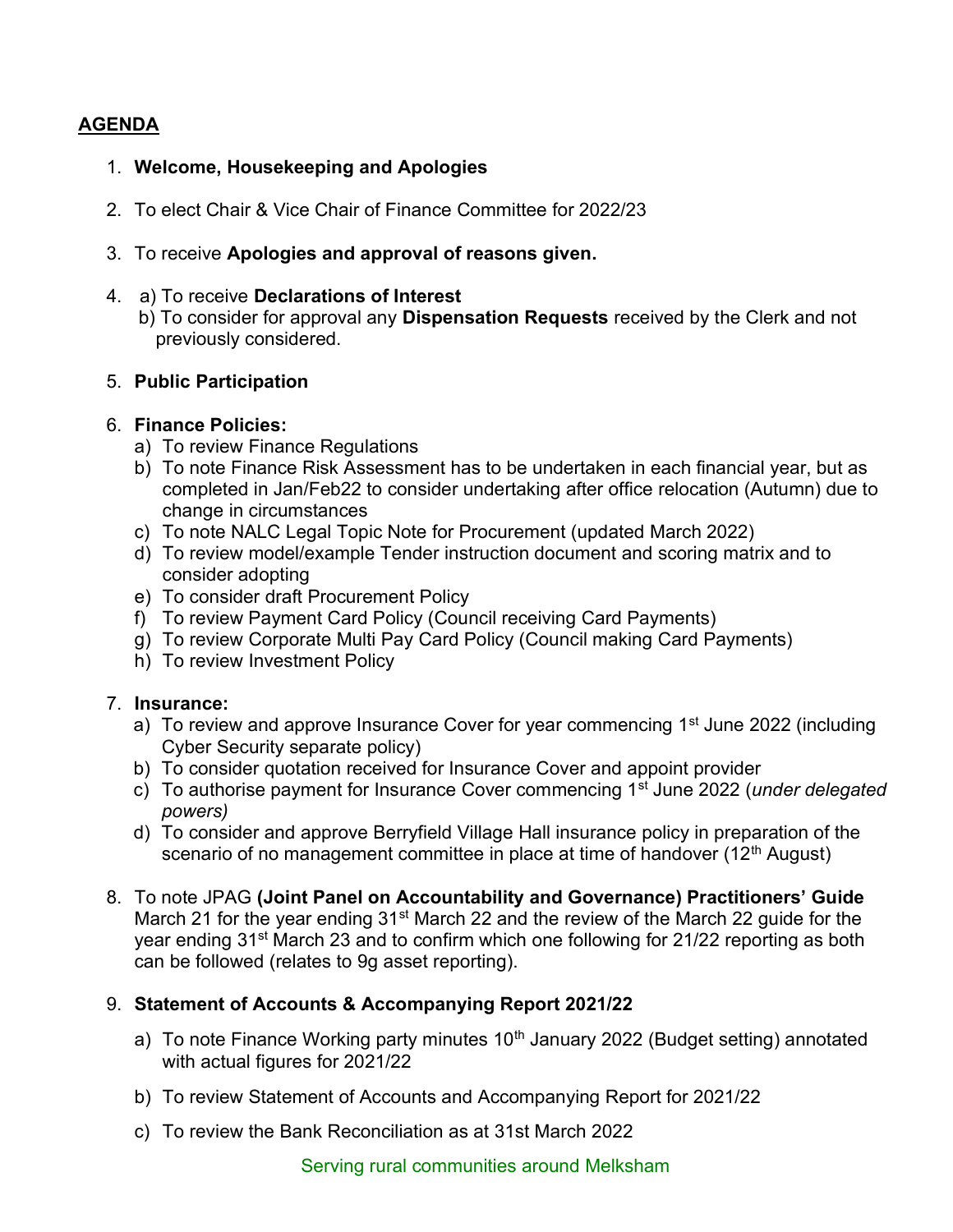- d) To review Reserves breakdown as at 31st March 2022
- e) To review receipts and spend of CIL (Community Infrastructure Levy) for 2021/22
- f) To review spend of Sandridge Solar Farm funding for 2021/22
- g) To note advice of NALC re work under construction and approve Asset Value figure for year ending 31st March 2022
- h) To recommend for approval by Full Council the Statement of Accounts & Annual Report for the year ending 31st March 2022
- i) To recommend for approval Local Government Transparency Code Compliance Report for 2021/22

#### 10. Audit:

- a) To note no action to be taken as result of External Audit report for 2020/21
- b) Internal Auditor's reports for 2021/22 (To note review of visit 20/10/21 and consider report following 2nd visit 24/02/22 and submission of year end figures 06/05/22)

#### c) Internal Control

- a) To note feedback from Internal Control councillor visit (w/c 16<sup>th</sup> May)
- b) To consider effectiveness of internal control
- d) To note guidance from External Auditors https://www.pkf-l.com/services/limitedassurance-regime/submission-requirements-2/#authorities-not-claiming-exemption
- e) To consider answers to Section 1 (Annual Governance Statement) of External Audit documentation (Full Council will also need to consider separately when they meet on 20th June)
- f) To recommend for approval by Full Council the External Audit Annual Return and additional information requested
- g) To note key dates for Exercise of Public Rights
- 11. To note Chairman's Allowance for 2021/22 and consider Chairman's Allowance for 2022/23 bearing in mind PAYE implications
- 12. To review Council's and Staff subscriptions for 2022/23
- 13. To review and approve list of **regular payments for authorisation** for 2022/23 (as per Fin Reg 5.6)
- 14. To review and approve Direct Debits & Standing Orders for 2022/23
- 15. Financial Services Compensation Scheme (FSCS): Updated advice

#### Copy to: All Councillors